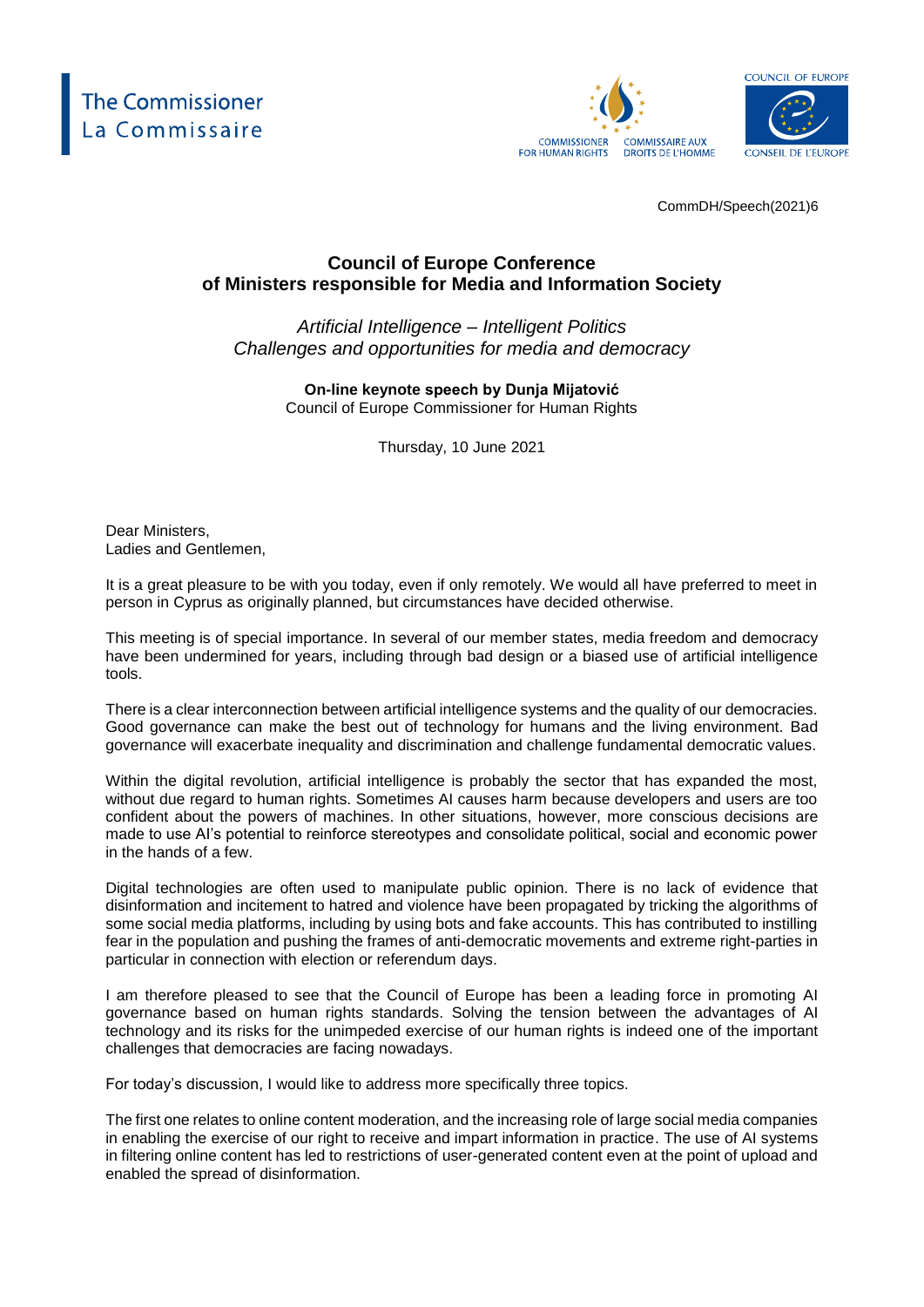It is usually stressed that freedom of expression should be equally protected online and offline. However, the role played by internet intermediaries online has from the beginning blurred the lines. Companies operating social media platforms have such control over access to information that they can shape public debate with little accountability, if any. Therefore, any decisions that these companies make can have huge implications for our democracies. This has been recognised early on by the Committee of Ministers of the Council of Europe, which adopted a Recommendation to member States on the roles and responsibilities of internet intermediaries in 2018.

A number of member states have also adopted or made proposals to regulate the activities of companies operating social media platforms. In this context, it is essential for legislations to contain clear and predictable provisions for all content moderation practices and for effective remedies to be available against all decisions related to user content. In addition, there are efforts at the European level to harmonise standards related to digital services and to establish legislation for regulating online platforms – which has the potential to help safeguard freedom of expression.

In this context, it is crucial to clearly define the scope, limits and liabilities of social media and internet companies. Should they continue to operate freely, or how can we ensure that they act according to a human rights legal framework? What happens when the services of a company based outside Europe negatively impact citizens in our continent? What kind of remedies are in place to ensure that journalists and human rights defenders in Europe are protected from an abusive use of digital technology either by member states or by countries beyond Europe? What if European countries acquire the services of companies which do not uphold European human rights standards?

These and other questions still need more precise answers than those found so far. This conference and the discussion that will follow are therefore important building blocks to ensure a human rights based governance of AI, digital technology and social media platforms even when they are operated by private companies.

This is particularly important considering that these technologies have not been alien to the spread of hate and intolerance – and this takes me to my second point, which is safety of journalists. Insults, threats, and smear campaigns against journalists have flourished on social media, in particular in content posted by politicians as well as in comments by the public. Such intimidation harms free expression and can have a chilling effect on media freedom. Indeed, in such a hostile environment, journalists may resort to self-censorship, which leads to a worrying restriction of the ability of people to obtain reliable and vital information.

Politicians, and political leaders in particular, bear a specific responsibility in combating hate speech and intolerance. They must refrain from promoting hostile speech against journalists and should lead by example in showing a higher level of tolerance towards public criticism. They should make responsible and dignified use of social media platforms and publicly condemn any attack against journalists, online and offline.

Another indicator of the deterioration of media freedom is the increasing number of abusive proceedings aimed at inhibiting critical reporting, including through strategic lawsuits against public participation, commonly known as SLAPPs. Such lawsuits pose a significant and growing threat to the right to freedom of expression in a number of Council of Europe member states, perverting the justice system and the rule of law more generally. I have called on member states to tackle this practice which puts pressure both on journalists and on civil society as a whole and dissuades them from critical reporting online and offline.

Finally, one cannot speak about media freedom today without mentioning the impact the pandemic has had and continues to have. Filtering of information and delays in responses to freedom of information requests have been observed in several member states. Some states have introduced in their legislation prison sentences for spreading "false information" and there have been reports of journalists being prevented from asking questions at press conferences, obtaining information from health authorities or documenting the operations of law enforcement officials. The pandemic has sometimes been used as a pretext to discourage the expression of dissent or political opposition, while journalists covering antilockdown protests have increasingly been subjected to physical assaults in recent months.

At a time when a large portion of the population is questioning the legitimacy and proportionality of the measures taken by governments to deal with the pandemic, when trust in public authorities is declining and people are turning to alternative sources of information, which they deem to be more reliable,